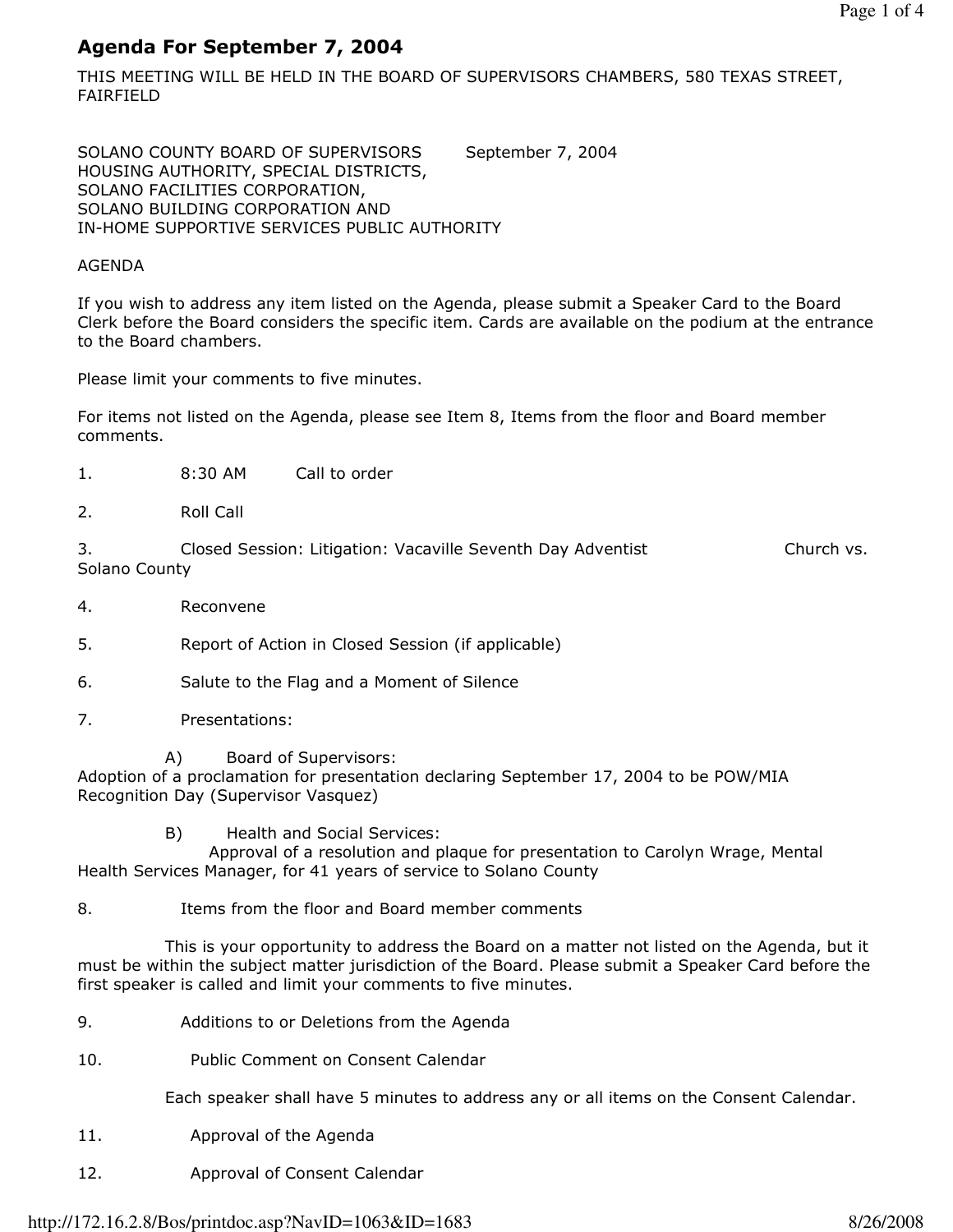The Board considers all matters listed under the Consent Calendar to be routine and will adopt them in one motion. There will be no discussion on these items before the Board votes on the motion unless Board members request specific items be discussed and/or removed from the Consent Calendar.

### CONSENT CALENDAR

### GENERAL GOVERNMENT

### 13. Clerk of the Board of Supervisors:

 Approval of Minutes: Board of Supervisors August 24, 2004; Rural North Vacaville Water District August 24, 2004

### 14. Board of Supervisors:

 Adopt proclamation recognizing September as National Drug and Alcohol Recovery Month in Solano County (Supervisor Silva)

### 15. County Administrator's Office:

 Approve resolution authorizing Auditor-Controller to loan funds in an amount not to exceed \$87,192 annually to Suisun Fire Protection in anticipation of collection of taxes

### 16. Auditor-Controller:

 Adopt revised resolution amending Resolution 2004-103 establishing county wide appropriation limit for FY2004-05 to be \$367,824,650

### 17. General Services:

 Approve agreement in amount of \$98,250 with University of California, Davis to provide professional veterinary medical services at Solano Animal Care Shelter for period of January 1, 2004 through June 30, 2006; authorize County Administrator to sign agreement

### 18. Human Resources:

 Adopt resolution amending Alphabetical List to add classification of Institutional Services Aide, Unit 10, with approximate annual salary of \$27,635 - \$33,591; adopt resolution amending Probation's Allocation List to add 1.0 FTE Institutional Services Aide and delete 1.0 FTE Laundry Coordinator

### HEALTH AND SOCIAL SERVICES

19. Health and Social Services:

 A) Adopt resolution amending Allocation List to add 1.0 FTE Mental Health Clinician, Limited Term through June 30, 2005

 B) Accept FY 2003/04 Bioterrorism Progress Report; approve Certification Against Supplanting for FY2003/04

 C) Approve amendment in the amount of \$34,222 to Continentals of Omega contract, increasing contract payment limit to \$97,335 for period starting October 1, 2003 and ending September 30, 2004

### CRIMINAL JUSTICE

### 20. Sheriff/Coroner:

 A) Approve contract amendment with Williams-Scotsman, Inc. increasing total contract amount by \$161,981 to new total of \$769,048 to reflect actual total of lease payments over 25 month period plus payoff amount for modular building at Claybank detention facility

 B) Approve appropriation transfer of Unanticipated Revenue in amount of \$1,586,492 from California Office of Homeland Security (4/5 vote required); approve acquisition of fixed assets totaling \$55,000 for equipment associated with Homeland Security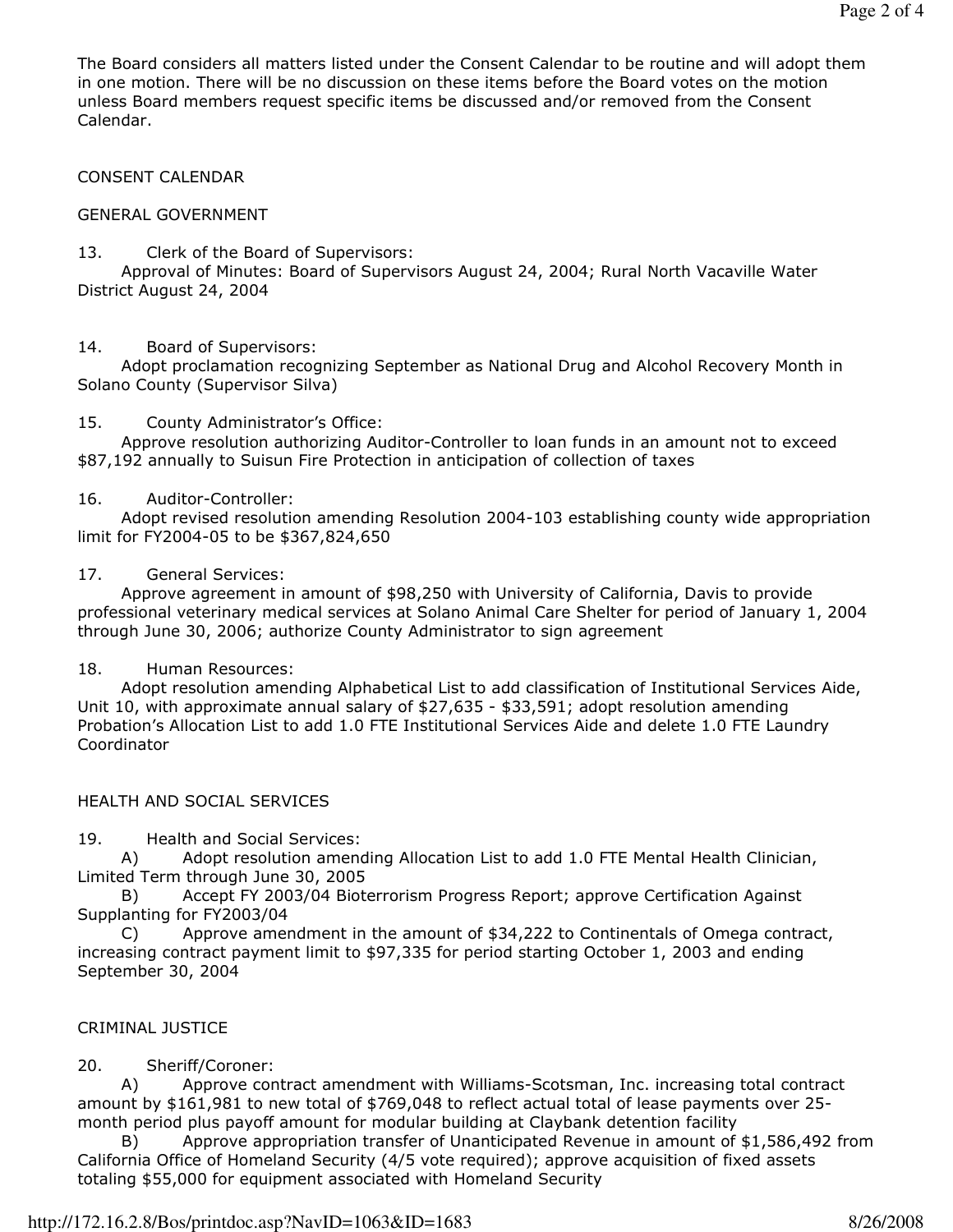## LAND USE/TRANSPORTATION

21. Resources Management:

 A) Adopt resolution rescinding Traffic Order Number 273 prohibiting parking on portion of Paddon Road (Vacaville area)

 B) Adopt resolution authorizing purchase of property in amount of \$2,410 for road purposes for Rockville Road/Abernathy Road roundabout project; authorize County Administrator to execute right-of-way contracts with property owners

 C) Adopt resolution authorizing Director of Resource Management to apply to Metropolitan Transportation Commission for FY2004/05 Transportation Development Act funds in estimated amount of \$653,574

OTHER: None

SPECIAL DISTRICTS GOVERNED BY THE BOARD OF SUPERVISORS: None

### SCHEDULED CALENDAR

- 22. Rescheduled Consent Items: (Items pulled from Consent Calendar above)
- $(A)$   $E)$
- B) F)
- C) G)
- D) H)

### GENERAL GOVERNMENT

23. General Services:

 Receive a presentation on California Cultural and Historical Endowment Grants (CCHE) and the process for placing buildings on the State and Federal Registers; adopt a resolution approving application for CCHE grant funding for the Old Library Building in Fairfield

HEALTH AND SOCIAL SERVICES: None

CRIMINAL JUSTICE: None

### LAND USE/TRANSPORTATION

24. Resources Management:

 Receive a report on the analysis of alternatives for sewer services in the unincorporated areas served by Fairfield-Suisun Sewer District; approve Amendment No. 1 to the agreement with the Fairfield-Suisun Sewer District to provide disposal of sewage in the area of Suisun Valley Road and Old Cordelia

OTHER: None

### MISCELLANEOUS ITEMS

25. Appointments/Resignations to Boards and Commissions:

 Workforce Investment Board: Ratify appointment of Ms. Deborah Fries as Employment Service Representative

26. Adjourn: